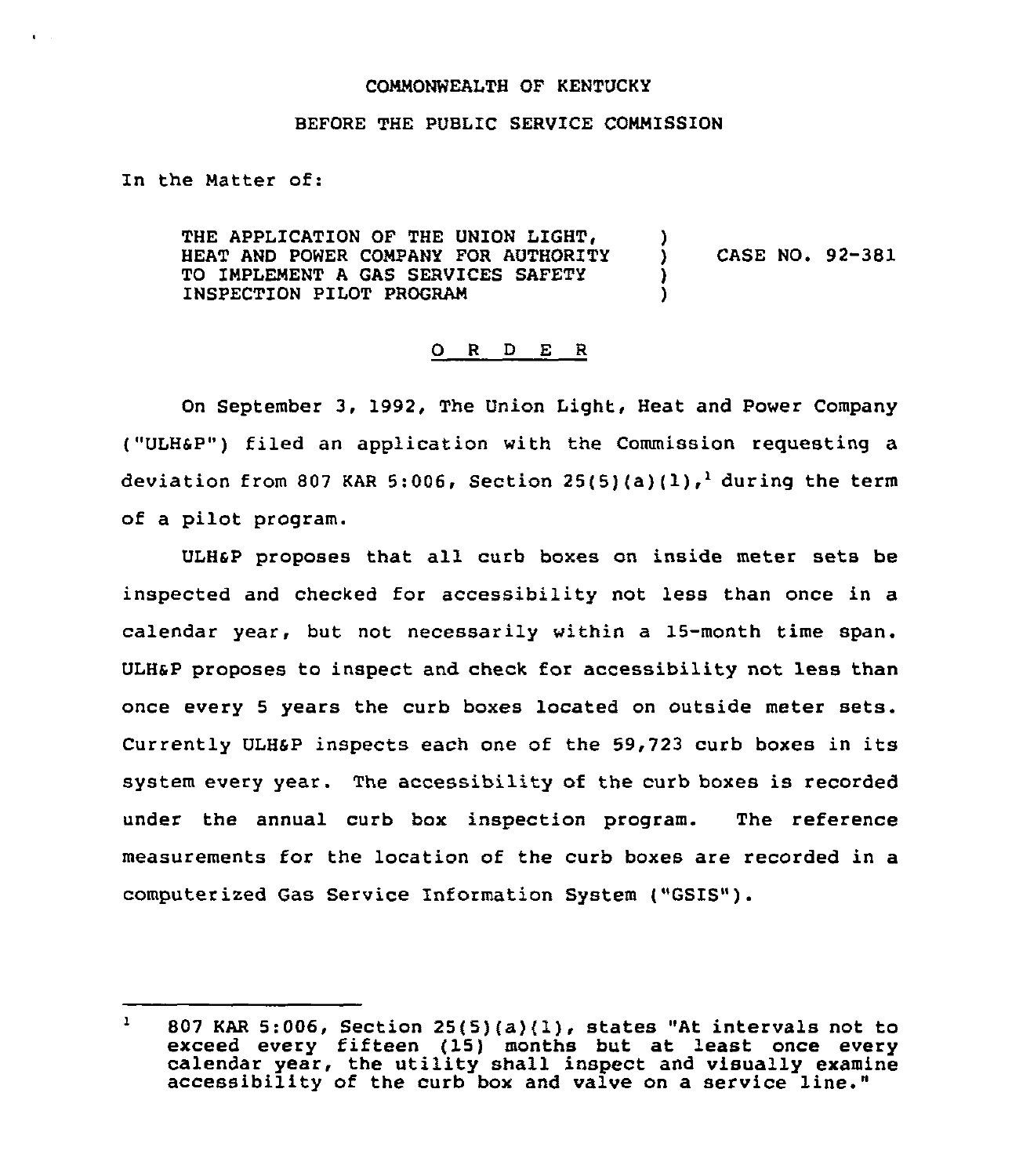ULHSP has demonstrated a high level of accuracy of its GSIS program to Commission Staff.<sup>2</sup>

ULH&P stated that it inspects the accessibility of the curb boxes in different programs: 1) meterage change program accounts for 8,722 curb boxes annually; 2) leak survey which requires that approximately 1,400 curb boxes be inspected annually; 3) regulator and relief valve inspection which accounts for 300 curb boxes; 4) cathodic protection inspection which requires 300 curb boxes be inspected annually; 5) business leak survey which accounts for the inspection of 3,000 curb boxes annually; and 6) underground damage prevention program that requires 9,000 curb boxes be inspected. ULHaP stated that if the pilot program is granted, it will merge all these programs in 1994.

ULHsP indicated that the combination of these programs and the annual curb box accessibility program results in some curb boxes being inspected more than once annually.

ULHSP stated that curb boxes are not required for outdoor meter sets if the service tee incorporates <sup>a</sup> positive shut-off valve that can be operated with ordinary, readily available tools and is not located under hard pavement.<sup>3</sup> But ULH&P has not provided information about the accessibility of the positive shutoff valves on its service lines.

ULHSP stated that its current policy is to install <sup>a</sup> curb box and valve on each new or renewed service line. ULHaP currently has

 $\mathbf{z}$ Staff Memorandum to Case File 92-381, dated October 1, 1992. 3 807 KAR 5:022, Section 9(17).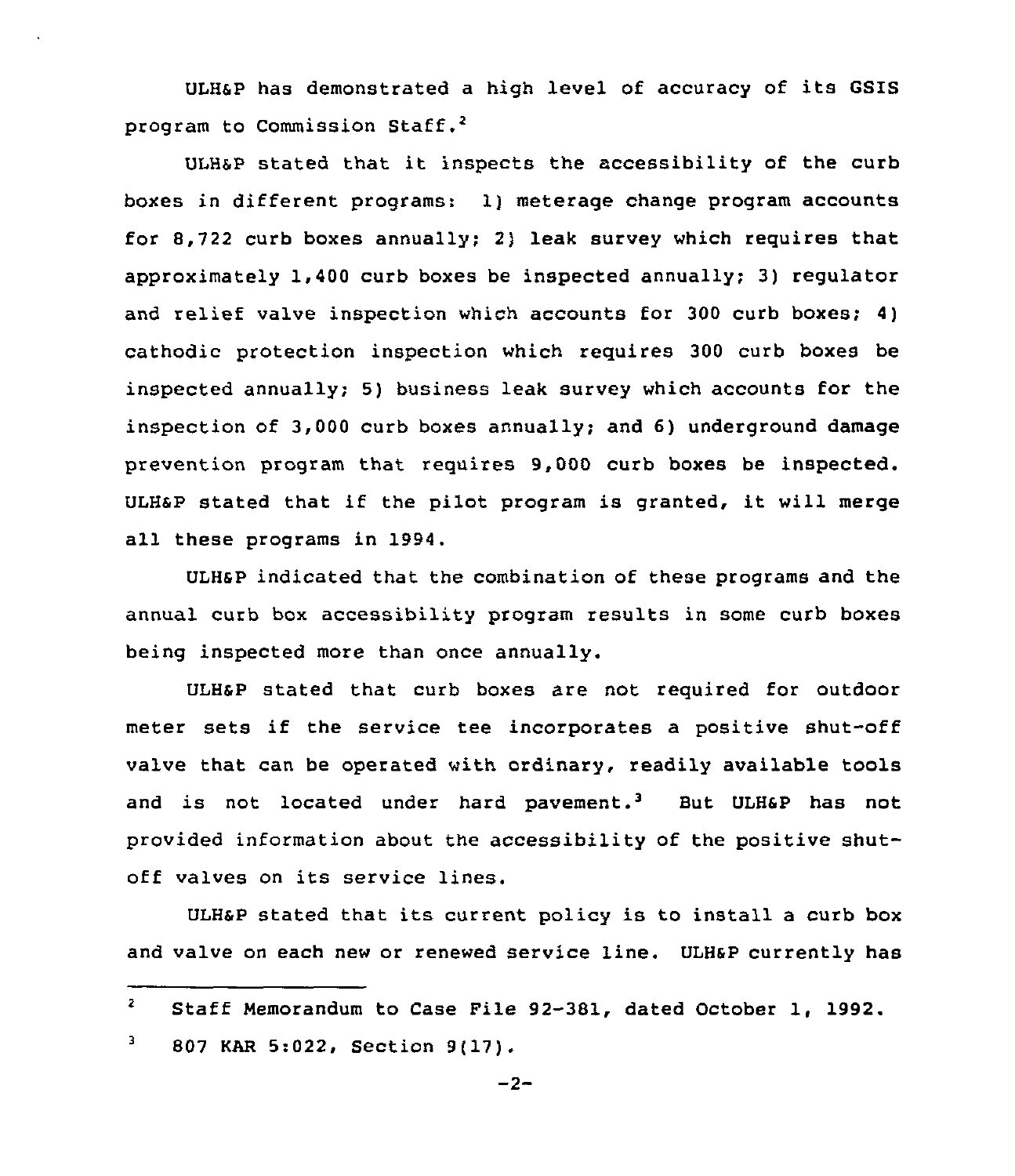59,723 curb boxes: 26,431 curb boxes are on outside meter sets, and 33.292 curb boxes are on inside meter sets. ULH&P is requesting a deviation from 807 KAR 5:006. Section 25(5)(a)(1), on the curb boxes on outside meter sets only; and, according to ULHsP, this will provide an annual savings of \$88,597.

After reviewing the record and being advised, the Commission finds that:

l. ULHSP is requesting <sup>a</sup> temporary waiver from <sup>807</sup> KAR 5:006, Section 25(5)(a)(1)(iii), during the term of the pilot program for the curb boxes located on service lines with outside meter sets. ULHsP's proposal is to inspect such curb boxes for accessibility every <sup>5</sup> years.

2. ULHSP's request currently accounts for 26,431 curb boxes or <sup>44</sup> percent of its total curb boxes.

3. ULHSP carries out other inspection programs. Curb boxes are inspected for accessibility in its other programs. ULH&P stated that a total of 22,722 curb boxes are inspected annually within the other programs. If ULHsP synchronizes the inspection of the curb boxes by the other programs with the annual curb box inspection programs, it could reduce the number of curb boxes needed to be inspected by the annual curb box accessibility program.

4. ULHaP estimates an annual savings of \$88,597 if its pilot program is approved. But if the other inspection programs are adjusted with the curb box inspection program and the repetition is eliminated, the savings would be much less than the estimated

 $-3-$